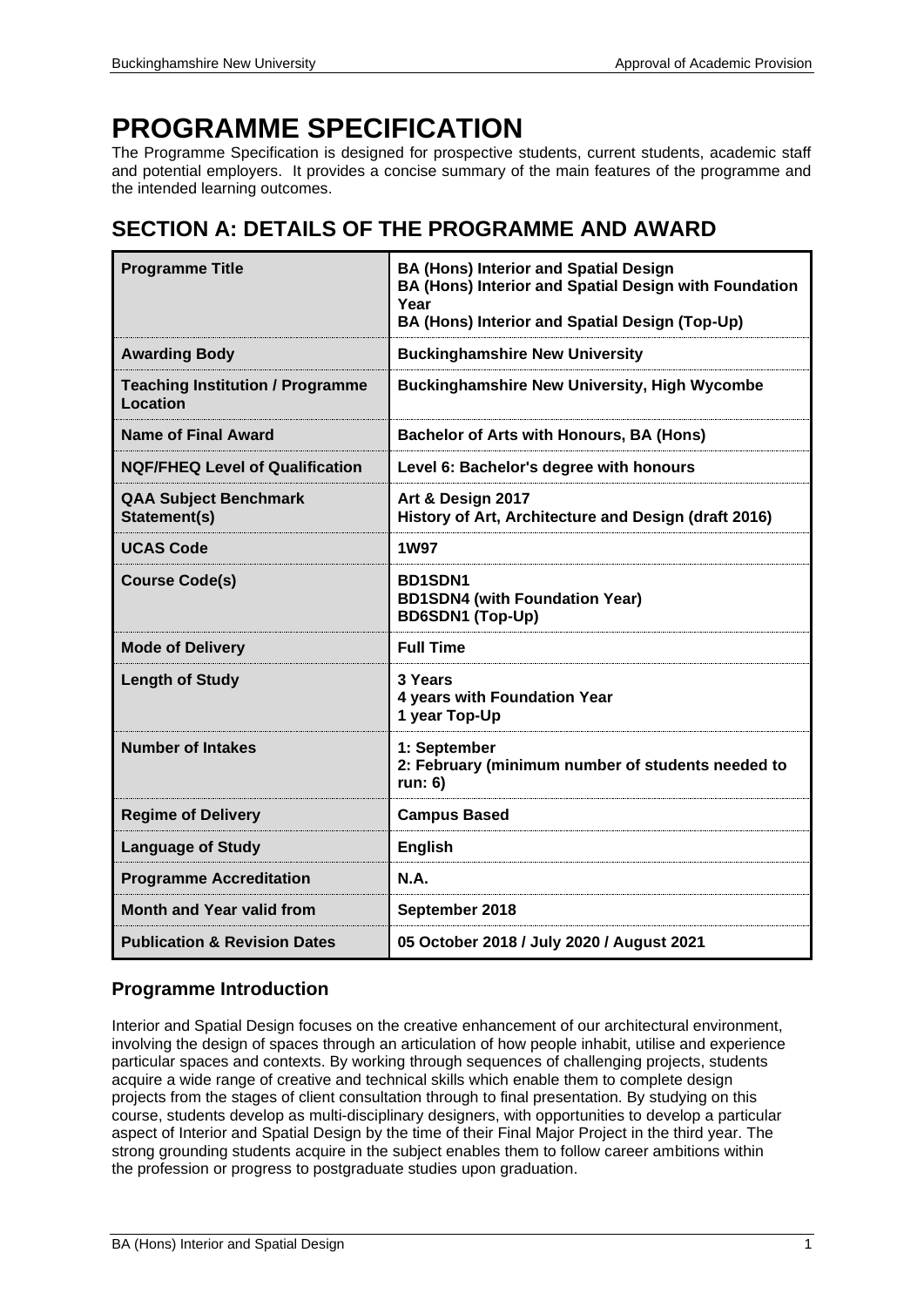The programme is aimed at students who passionately want to produce designs for the spaces in which we live, work and engage in leisure activities. Students will convert and renovate existing buildings as well as design new structures and spaces. Our broad-based approach at Levels 4 and 5 develops students' understanding of a range of design practices and the pathways available to them after graduation, culminating in a body of work in their final year which establishes particular areas of interest within the subject. Industry briefs provide opportunities for students to apply their knowledge, skills and understanding into real-world contexts; and the theoretical underpinning of practice encourages the development of critical perspectives in relation to the language of design. Although applicants will be expected to present a portfolio of work at interview, the programme embeds core professional skills as design tools in the early stages of the course, such as freehand, orthographic drawing, model making, object fabrication, technical drawing, digital rendering. The programme seeks students who are creative thinkers with initiative who want to respond to the challenges of working on design projects within the local community, in London, nationally and internationally.

## **Distinguishing Features and Key Characteristics of the Programme**

This award will provide students with a varied and exciting educational experience that prepares them to pursue various career options upon graduation. The programme is designed so that students gain all the necessary creative and technical, research, design and presentation skills needed to work within spatial practice. For example, students are given opportunities at an early stage at Level 4 (SD405) to develop technical knowledge and explore creative possibilities through the development of exhibition or performance related projects. Projects engage with public and private spaces and some may be exterior such as parks and urban courtyards. Students learn how to design and specify fixtures and fittings as well as materials for construction, evaluate processes, and communicate how spaces are built.

The course gives students access to a wide range of resources including Computer Aided Design suites, where they will receive instruction in Auto CAD, Rhino and other software such as PhotoShop and InDesign, as well as laser cutting and 3D printing workshops, and production facilities including a green screen room. In addition to access to a range of facilities, cross-course collaborations with students (through internally and externally-commissioned projects) on courses such as Product Design and Graphic Design further enable the setting up of professional networks and provide students with a better understanding of interactions within a broad framework of design practices.

Furthermore, students benefit from studying critical and contextual studies modules in mixeddiscipline groups with students from courses across the School, to develop their engagement with historical and theoretical contexts in the wider fields of art and design.

While on the course, students will benefit from working on live, client-led projects that will introduce them to professional practice. Our external partners and collaborators include interior designers, architects, developers, exhibition and event designers, museums and music industry contacts. The course offers study tours (to Europe or beyond, e.g. New York and also Helsinki) and we are part of an Erasmus Exchange programme offering students opportunities to develop their practice in an international context. Additionally, our alumni who are practicing internationally, continue to offer work opportunities to our students.

#### **Distinguishing Features**

- The holistic approach to teaching and learning is supported by the studio and workshop environment, that encourages both independent and collaborative working.
- Taught by staff with backgrounds and wide networks in professional practice, for example, interior architecture, exhibition design, event/set design, landscape design
- Open access to a wide range of resources which includes fully functioning workshops in wood, metal, mixed media, fashion and textiles, as well as traditional print media, photography, laser cutting and digital technologies. Following induction sessions in the workshops, students can choose to expand their creative practice by following innovative and experimental approaches within their project work.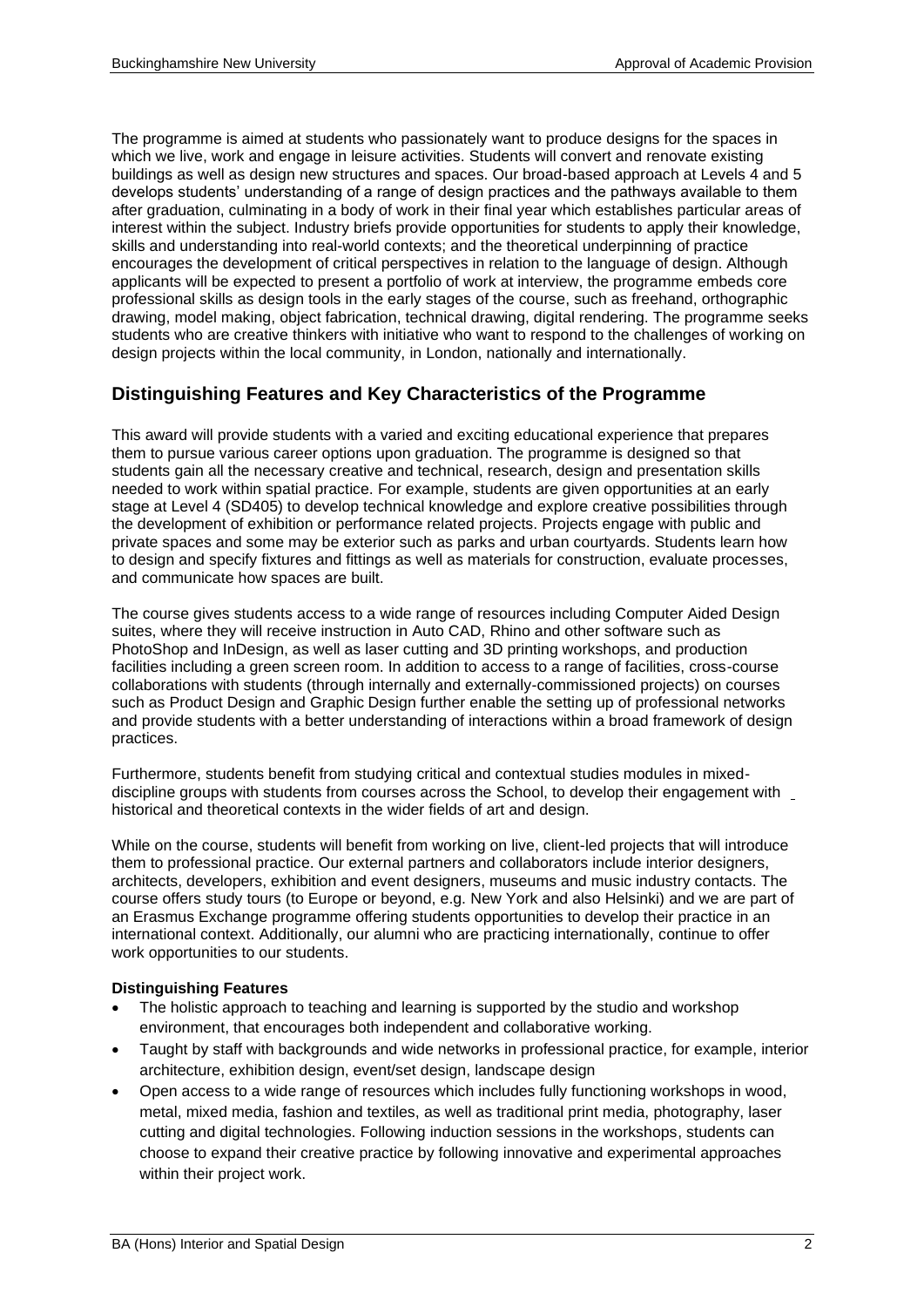- Supportive contribution of workshop technicians, demonstrators and library/learning resources staff.
- Individual desk space for all students within a positive vibrant studio atmosphere.
- Many opportunities to work on live design projects both internally and externally.
- An active alumni network and a good portfolio of successful graduates now flourishing within the industry.
- Visiting lecturer programme which expands students' understanding of the broad range of career opportunities and transferability of their knowledge and skills.
- Study visits within the UK, and internationally (e.g. London, Oxford, New York, Helsinki).

### **Admission Requirements**

The programme is aimed at applicants who passionately want to produce designs for the spaces in which we live, work and engage in leisure activities. They will have basic knowledge of art and design practice, and a keen interest in the subject.

The minimum entry requirements for the programme are as follows:

Applicants are invited to attend an interview with a portfolio of work and they will have normally progressed through one of the following routes:

- Relevant A Levels for applicants straight from school
- National Diploma: General Art and Design or Design Crafts
- Prior experiential learning which demonstrates an aptitude to succeed on the course
- Access to Art and Design
- Diploma in Foundation Studies Art and Design
- FDA Degrees
- Mature students wishing to place their experiences and knowledge within a formal educational framework

A UCAS Tariff score of 96-104 is normally required to enter the course. Students should have a strong GCSE profile, normally to include five GCSEs including English at Grade C or above.

Applications are welcome from those who may not possess formal entry qualifications, mature students, or with qualifications different to those listed. Such applicants should demonstrate their potential to complete the course successfully at interview stage.

International students may be Skype interviewed or may send and electronic portfolio. All international applicants should have English language to IELTS Level 6.

#### **For BA (Hons) Interior and Spatial Design with Foundation Year (4 years)**

Applicants who do not meet the minimum requirements for the 3-year programme, or those who do not feel fully prepared for a Level 4 course, will be considered for the 4-year programme including a Foundation Year. This could also be an option for a student who may be making a significant change in terms of the subject they would like to study. The 4-year programme provides a student with a solid grounding into University life, developing key study and employability skills as well as core subject knowledge to support progression onto their next three years of study.

Applicants will normally be interviewed, particularly where reassurance is required with regards to their motivations, ambitions and abilities, and in order to establish their potential to be a successful student at this level.

Please see the University's [General Entry Requirement](https://bucks.ac.uk/applying-to-bucks/general-admissions-criteria) webpages for requirements for entry at this level.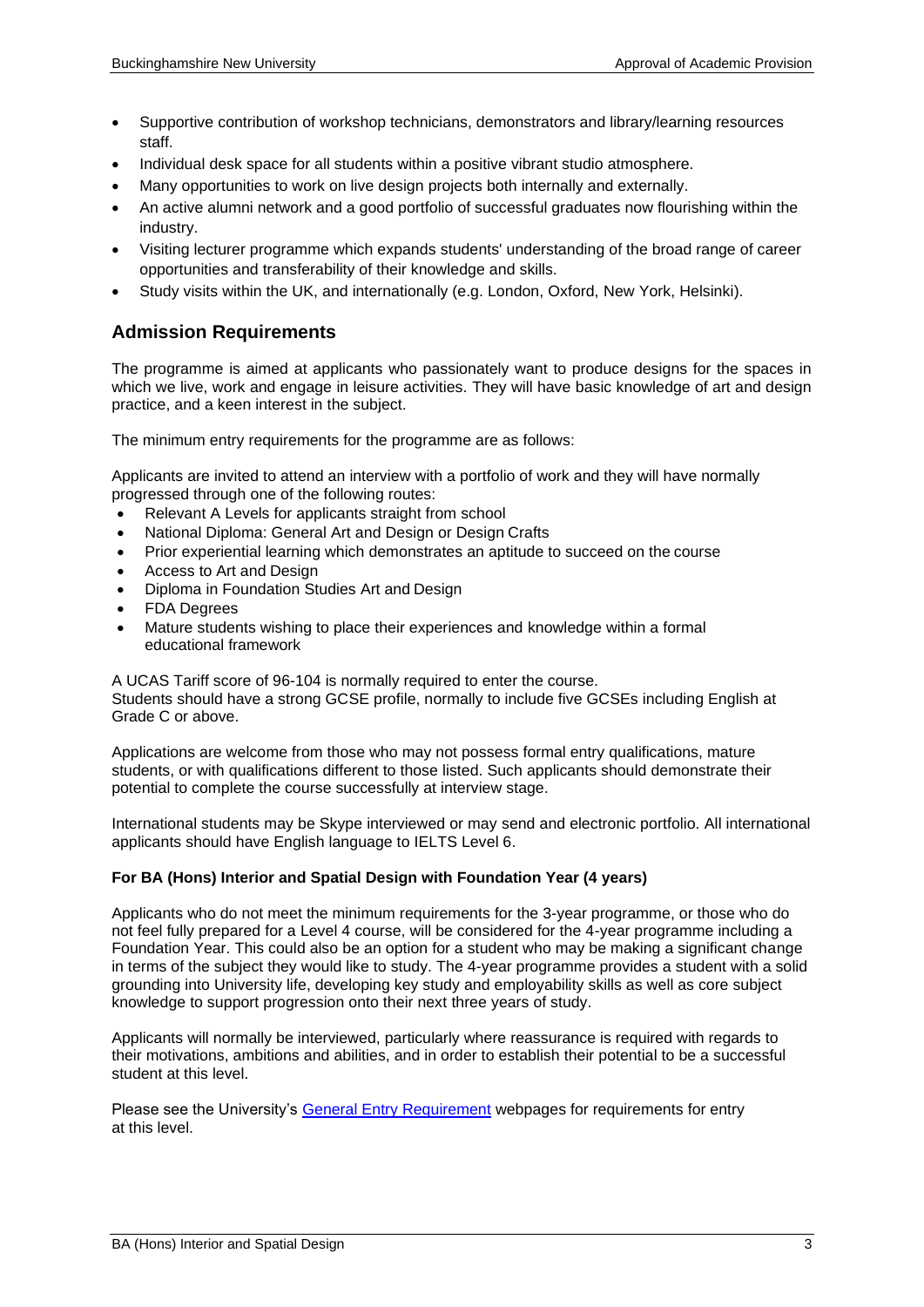#### **BA (Hons) Interior and Spatial Design (1 Year Top-Up)**

This Level 6 programme is also offered as a Top Up qualification for students who have completed a HND, FdA or other equivalent qualification in a relevant Art and Design subject and who wish to progress further to achieve an Honours degree. The major project and dissertation are seen as a culmination of studio practice and theoretical development. They provide the framework for students to undertake a sustained independent investigation in specialist areas of focus within their subject. Additionally, the course supports students in their professional development, preparing them for future careers in the creative industries.

#### **Recognition of Prior Learning**

Students may be admitted to any level of the programme which is considered suitable, after portfolio review and interview using the APL process.

## **Employability Statement / Career Prospects**

Graduates may become self-employed or be employed in practices that may range in size from large companies with hundreds of employees to small partnerships. They may gain employment within the following areas:

- **Interior Designer**
- **Interior Decorator**
- Interior Design Project Manager
- Visual Merchandiser
- **Exhibition or Event Designer**
- Display Designer
- Auto CAD and 3D Rhino Visualiser and Technician
- Production and Set Designer
- Model-maker
- Prop Designer and Maker
- Urban/Public Space Designer

In addition to undertaking postgraduate study in art and design subjects, students may also study PGCE courses upon completion of this award.

The Interior and Spatial Design course embeds skills required for employability specifically in Level 5 and Level 6 modules, Professional Studies and Professional Practice, which allows students the opportunity to develop the knowledge, skills and understanding required to make the transition from University into industry well before they actually graduate. Importantly, industry specific standards of professional practice are also introduced through SD504 Design & Detail.

Students are well-supported by the University Career Service, which runs timetabled 'Career Start' sessions during the first week for all new level 4 students which includes access to 'MyBucksCareer', the University's online platform for careers employability information. Students can access support around career choice and job search from trained careers practitioners, who maintain their knowledge via membership of AGCAS and regular employer contact. The service provides a range of interactive career advice including CV and covering letter builders, videos and reports from industry professionals as well as information, advice and signposting to help all students move beyond University positively, and encourage employers the University works with to take a positive approach to Bucks applicants. The careers platform includes targeted support for students interested in exploring business start-up. There is dedicated office space available for students and alumni requiring quiet working areas, and board room style accommodation for meeting potential investors or customers. A drop-in service is available any day of the week for quick queries and sessions up to 20 minutes, longer appointments are available by appointment.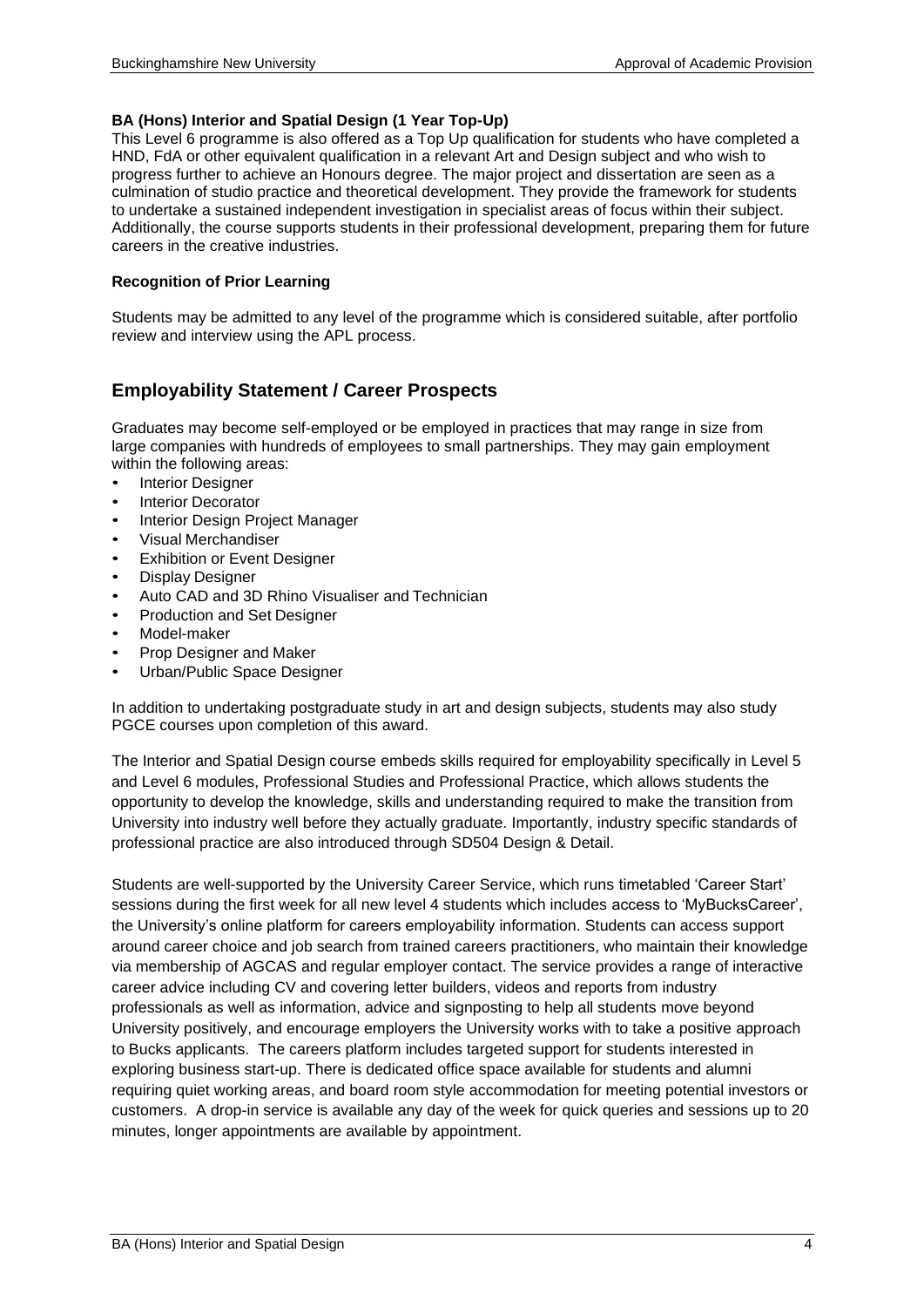## **SECTION B: PROGRAMME AIMS, OUTCOMES, LEARNING, TEACHING AND ASSESSMENT METHODS**

## **Programme Aims**

The main educational aims of the programme are to:

- Provide students with the knowledge, understanding and skills to work in professional Interior and Spatial Design practice
- Develop students as individual, creative, innovative and technically skilled designers
- Engage students with sequences of projects which develop skills in research, conceptualisation, realisation and communication.
- Ensure that students develop skills in self-management and self-evaluation so that they may pursue their ambitions as confident designers
- Provide an informed, supportive environment to allow students the opportunity to develop their competencies in the broad field of interior and spatial design

## **Programme Learning Outcomes**

## **Table 1: Programme Learning Outcomes and Mapping to Modules**

**On successful completion of Level 6 BA (Hons) Interior and Spatial Design, a graduate will be able to:**

|                | <b>Programme Learning Outcomes</b>                                                                                                                                            |                                              |                                                       |                                             |
|----------------|-------------------------------------------------------------------------------------------------------------------------------------------------------------------------------|----------------------------------------------|-------------------------------------------------------|---------------------------------------------|
| K              | <b>Knowledge and Understanding</b>                                                                                                                                            | Core<br><b>Modules</b><br>(Code)<br>Level 4  | Core<br><b>Modules</b><br>(Code)<br>Level 5           | Core<br><b>Modules</b><br>(Code)<br>Level 6 |
| K <sub>1</sub> | Apply knowledge of Interior and<br>Spatial Design concepts and<br>theories, debates and developments,<br>to practical work, including the ethical<br>dimensions of practice   | <b>SD404</b><br><b>SD405</b><br><b>SD406</b> | <b>SD504</b><br><b>SD505</b>                          | <b>SD605</b>                                |
| <b>K2</b>      | Demonstrate a detailed and<br>sophisticated knowledge of the<br>historical and contemporary contexts<br>of the subject area                                                   |                                              | AD502<br><b>SD506</b>                                 | AD602<br><b>SD605</b>                       |
| K3             | Apply research and analysis to the<br>design process in order to develop<br>rational, dynamic and successful<br>solutions                                                     | <b>SD405</b><br><b>SD406</b>                 | <b>SD504</b><br><b>SD505</b>                          | <b>SD605</b>                                |
| <b>K4</b>      | Communicate as a design thinker<br>and practitioner with an informed,<br>critical insight into their own work<br>within the context of the broader field<br>of art and design | <b>SD405</b><br><b>SD406</b>                 | <b>SD504</b><br><b>SD505</b><br><b>SD506</b><br>AD502 | <b>SD605</b><br>AD603<br>AD602              |
| K <sub>5</sub> | Evidence awareness of the<br>building industry and design<br>professions, and the operation<br>and responsibilities of a<br>professional design practice.                     | <b>SD406</b>                                 | <b>SD504</b><br><b>SD505</b><br><b>SD506</b>          | <b>SD605</b><br><b>SD603</b>                |
| K <sub>6</sub> | Demonstrate knowledge of the<br>technical and regulatory<br>framework for the design and<br>construction of building interiors                                                | <b>SD406</b>                                 | <b>SD504</b><br><b>SD506</b>                          | <b>SD605</b>                                |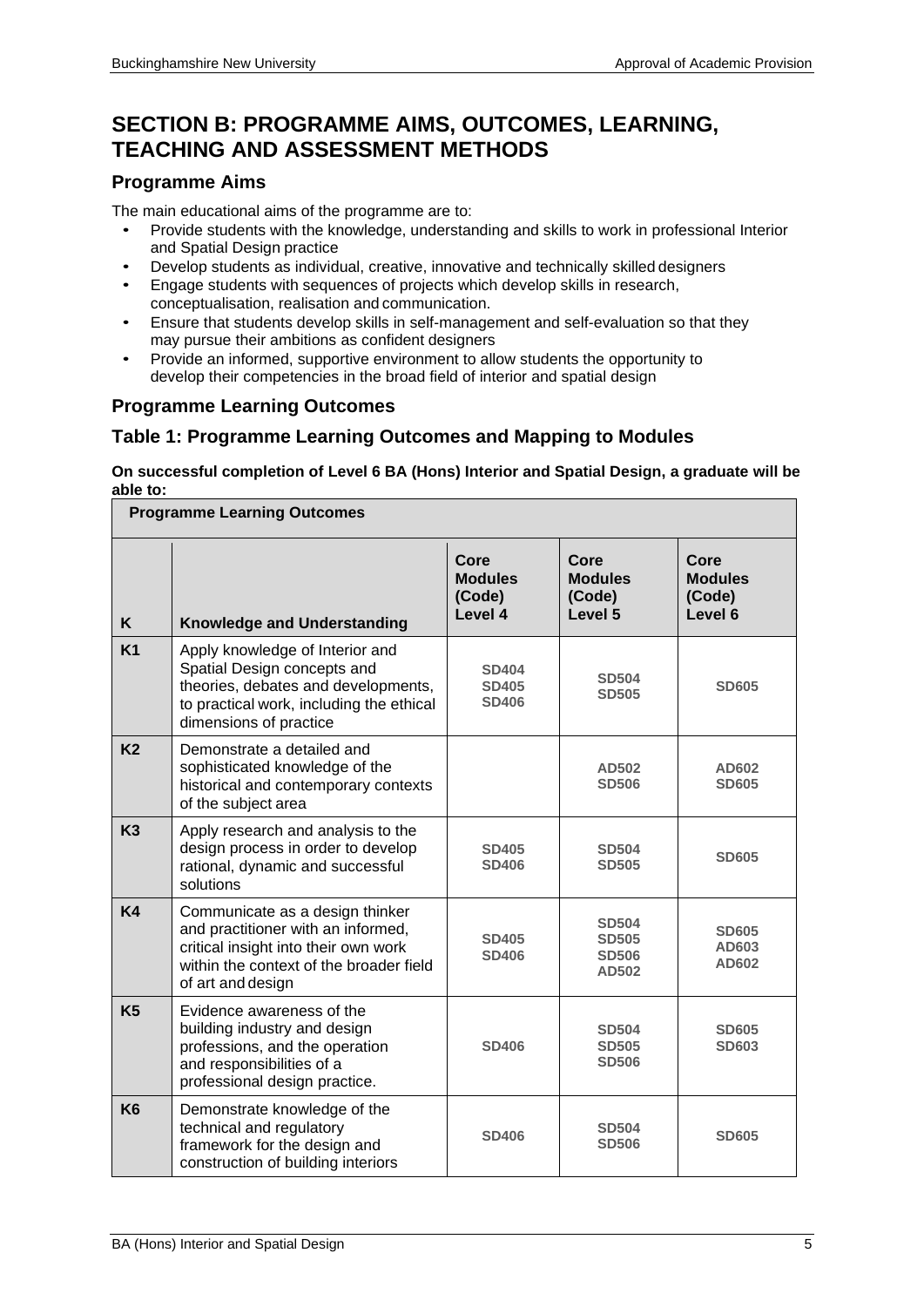| $\mathbf c$    | <b>Intellectual/Cognitive Skills</b>                                                                                                                                                                                                                                                    |                                              |                                              |                                |  |  |
|----------------|-----------------------------------------------------------------------------------------------------------------------------------------------------------------------------------------------------------------------------------------------------------------------------------------|----------------------------------------------|----------------------------------------------|--------------------------------|--|--|
| C <sub>1</sub> | Produce written interpretations of<br>design briefs and be able to illustrate<br>these with appropriate references                                                                                                                                                                      | <b>SD405</b><br><b>SD406</b>                 | <b>SD504</b><br><b>SD505</b>                 | <b>SD605</b>                   |  |  |
| C <sub>2</sub> | Generate ideas, present arguments<br>and outcomes using a range of 2D<br>and 3D media                                                                                                                                                                                                   | <b>SD404</b><br><b>SD405</b><br><b>SD406</b> | <b>SD504</b><br><b>SD505</b>                 | <b>SD605</b>                   |  |  |
| C <sub>3</sub> | Employ design methodologies and<br>be able to present a range of design<br>solutions to a particular challenge                                                                                                                                                                          | <b>SD404</b><br><b>SD405</b><br><b>SD406</b> | <b>SD504</b><br><b>SD505</b><br><b>SD506</b> | <b>SD605</b>                   |  |  |
| C <sub>4</sub> | Demonstrate the ability to be critically<br>evaluative and to solve design<br>problems in practical and conceptual<br>ways                                                                                                                                                              | <b>SD404</b><br><b>SD405</b><br><b>SD406</b> | <b>SD504</b><br><b>SD505</b><br><b>SD506</b> | <b>SD605</b><br>AD603          |  |  |
| C <sub>5</sub> | Critically reflect on strengths and<br>competencies to inform professional<br>development and future pathways                                                                                                                                                                           |                                              | <b>SD506</b>                                 | <b>SD605</b><br>AD603          |  |  |
| P              | <b>Practical Skills</b>                                                                                                                                                                                                                                                                 |                                              |                                              |                                |  |  |
| P <sub>1</sub> | Conduct measured surveys and<br>produce accurate orthographic<br>drawings to a professional standard                                                                                                                                                                                    | <b>SD404</b><br><b>SD405</b><br><b>SD406</b> | <b>SD504</b><br><b>SD505</b>                 | <b>SD605</b>                   |  |  |
| P <sub>2</sub> | Communicate development stages of<br>design projects through sketches,<br>drawings and models                                                                                                                                                                                           | <b>SD404</b><br><b>SD405</b><br><b>SD406</b> | <b>SD504</b><br><b>SD505</b>                 | <b>SD605</b>                   |  |  |
| P <sub>3</sub> | Produce detail and construction<br>drawings for spaces and structures<br>referring to Building Regulations, as<br>well as specify and source fixtures,<br>fittings and materials                                                                                                        | <b>SD406</b>                                 | <b>SD504</b><br><b>SD505</b>                 |                                |  |  |
| <b>P4</b>      | Utilise a range of materials and<br>technologies to visualise finished<br>schemes (CAD as well as different<br>manual presentation techniques)<br>producing perspectives, animations<br>and fly-throughs for various<br>professional/audience contexts,<br>using safe working practices | <b>SD404</b><br><b>SD405</b><br><b>SD406</b> | <b>SD504</b><br><b>SD505</b>                 | <b>SD605</b>                   |  |  |
| T.             | <b>Key/Transferable Skills</b>                                                                                                                                                                                                                                                          |                                              |                                              |                                |  |  |
| <b>T1</b>      | Devise schedules for design projects,<br>work independently, ethically and<br>meet deadlines                                                                                                                                                                                            |                                              | <b>SD504</b><br><b>SD505</b><br><b>SD506</b> | <b>SD605</b><br>AD603<br>AD602 |  |  |
| T <sub>2</sub> | Respond to feedback and work as<br>part of a team through collective<br>engagement and collaboration                                                                                                                                                                                    | <b>SD406</b>                                 | <b>AD502</b>                                 |                                |  |  |
| T <sub>3</sub> | Have confident oral and written<br>communication skills, including<br>presenting in a variety of situations                                                                                                                                                                             | <b>SD405</b><br><b>SD406</b><br>AD402        | <b>SD504</b><br><b>SD505</b><br><b>AD502</b> | <b>SD605</b><br>AD602          |  |  |
| T <sub>4</sub> | Employ information and<br>communication technologies<br>effectively                                                                                                                                                                                                                     | <b>SD405</b><br><b>SD406</b>                 | <b>SD504</b><br><b>SD505</b><br><b>AD502</b> | <b>SD605</b><br>AD603          |  |  |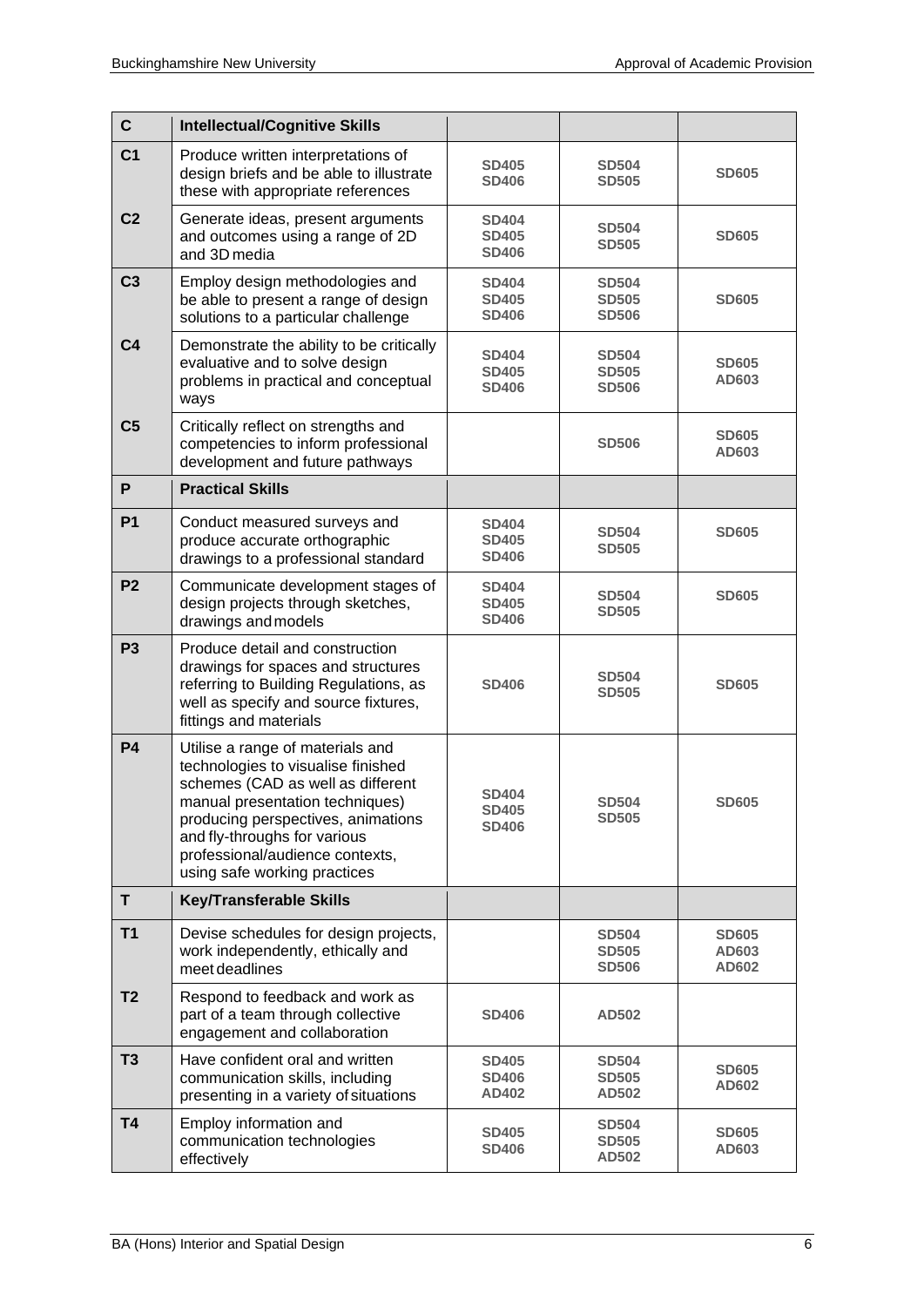| <b>T5</b> | Use design research to help develop<br>solutions which are realised through<br>a range of creative and technical 2D<br>and 3D skills | <b>SD405</b><br><b>SD406</b> | <b>SD504</b><br><b>SD505</b>                 | <b>SD605</b>          |
|-----------|--------------------------------------------------------------------------------------------------------------------------------------|------------------------------|----------------------------------------------|-----------------------|
| T6        | Engage with challenging and<br>unfamiliar situations in a reflective<br>manner                                                       | <b>SD405</b><br><b>SD406</b> | <b>SD504</b><br><b>SD505</b><br><b>SD506</b> | <b>SD605</b><br>AD603 |

On successful completion of a **Bachelor of Arts (Ordinary degree)**, a graduate will be able to:

- Communicate as a design thinker and practitioner with an informed, critical insight into their own work within the context of the broader field of art and design
- Respond to different design challenges and devise programmes of work which will result in resolution
- Critically analyse and solve design problems in practical and conceptual ways
- Utilise a range of materials and technologies to visualise finished schemes (CAD as well as different manual presentation techniques) producing perspectives, animations and flythroughs for various professional/audience contexts, using safe working practices
- Devise schedules for design projects, work independently, ethically and meet deadlines
- Employ information and communication technologies effectively

An **Ordinary degree** will be awarded to a student who has completed the programme learning outcomes specified above. This is measured by achievement of a combined total of 300 Credits comprising 120 credits at Level 4, 120 Credits at Level 5, **and** 60 Credits at Level 6. All modules at Levels 4 and 5 and the following modules at Level 6 will count towards achievement of this award:

• SD605 Advanced Design Studio

#### **On successful completion of Level 5 DipHE, a graduate will be able to demonstrate achievement of the following learning outcomes:**

#### **Diploma of Higher Education**

On successful completion of a **Diploma of Higher Education (DipHE)**, a graduate will be able to:

- Demonstrate a detailed and sophisticated knowledge of the historical and contemporary context of the subject area
- Produce written interpretations of design briefs and be able to illustrate these with appropriate references
- Employ design methodologies and be able to present a range of design solutions to a particular challenge
- Conduct measured surveys and produce accurate orthographic drawings to a professional standard
- Produce detail and construction drawings for spaces and structures referring to Building Regulations, as well as specify and source fixtures, fittings and materials
- Respond to feedback and work as part of a team through collective engagement and collaboration
- Use design research to help develop solutions which are realised through a range of creative and technical 2D and 3D skills

The above learning outcomes will be demonstrated by the achievement of a combined total of 240 credits comprising 120 credits at Level 4 and 120 credits at level 5 for this programme.

#### **On successful completion of Level 4 Cert HE, a graduate will be able to demonstrate achievement of the following learning outcomes:**

#### **Certificate of Higher Education**

On successful completion of a **Certificate of Higher Education (CertHE)**, a graduate will be able to:

- Apply knowledge of Interior and Spatial Design concepts and theories, debates and developments, to practical work, including the ethical dimensions of practice
- Apply research and analysis to the design process so that rational, dynamic and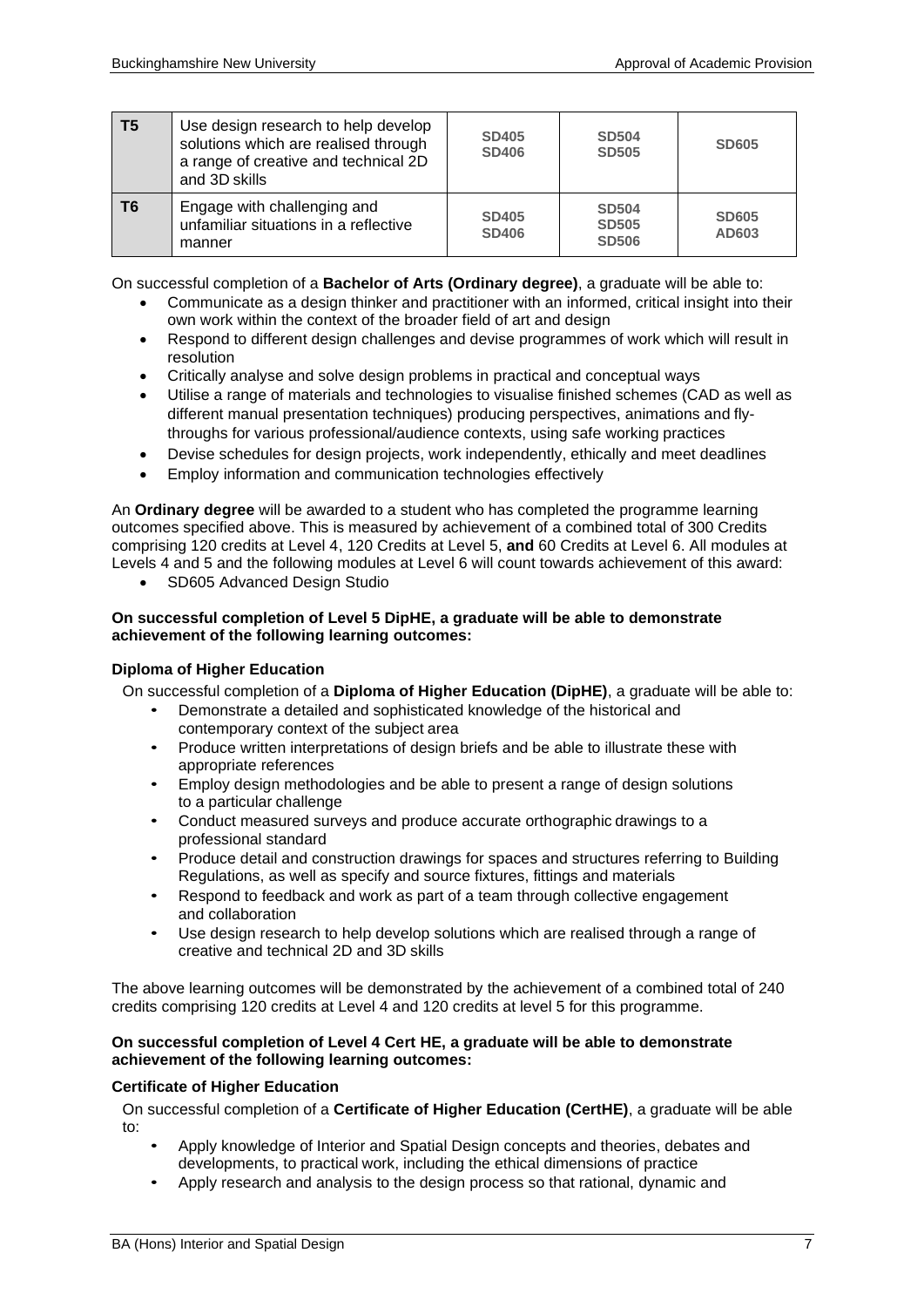successful solutions may be developed

- Generate ideas, present arguments and outcomes using a range of 2D and 3D media
- Communicate development stages of design projects through sketches, drawings and models
- Have confident oral and written communication skills, including presenting in a variety of situations

A **Certificate of Higher Education (CertHE)** will be awarded to a student who has completed the programme learning outcomes specified above. The above learning outcomes will be demonstrated by the achievement of 120 credits listed at Level 4 for this programme.

### **Learning, Teaching and Assessment Methods to achieve the Programme Learning Outcomes**

#### **How will students learn?**

#### **Studio Projects**

Interior and Spatial Design students learn through sequences of projects that enable them to gain skills and knowledge. Projects are designed to present new challenges to students as they progress through the course and involve working with varied sites, clients and requirements. All projects commence with an introduction to a written brief, which guides students through the subsequent stages of research and analysis, design development and final presentation. Students record their work and keep a portfolio from their first year of study.

#### **Lectures**

Students receive lectures that are specific to their Interior and Spatial Design projects and these take place within the designated studio for the course. In addition, students benefit from a rich and varied programme of Critical and Historical Studies (CHS) lectures, reviewing the history and theory of art and design in ways which are both useful and stimulating. All lectures are designed to inspire and inform students and to instigate discussions.

#### **Tutorials**

Students may have tutorials which are individual or in small groups and these help students to focus on evaluating their studio and CHS work and in identifying directions for study and research. Tutors will question and advise students, presenting alternatives and questioning decisions, in order to help students to realise their full potential and to develop critical and evaluative skills.

#### **Seminars**

Seminars enable open discussion between students and their tutors. Students are encouraged to question, test their knowledge and to listen to other's points of view, thus enabling their critical abilities to develop. The seminar ranges from large group formal sessions to informal small discussion groups and is usually directed by a studio tutor. CHS mixed-discipline seminars encourage students to make conceptual connections with other areas of art and design practice.

#### **Group Critiques**

The formal critique (crit) when students are required to display their work to a panel of tutors and their peers is considered central to the student learning experience. The process encourages students to become increasingly articulate and confident when discussing their work and prepares students for client presentations when they enter practice. The crit is seen as an important forum not only for critical appraisal but also for debate and discussion among the panel, and as an opportunity for students to question the opinions of their tutors.

#### **Self-directed study**

Students have to engage in independent working and develop project management and time management skills in connection with both studio and CHS activities. Self-directed study is essential to successfully managing and achieving programme learning outcomes.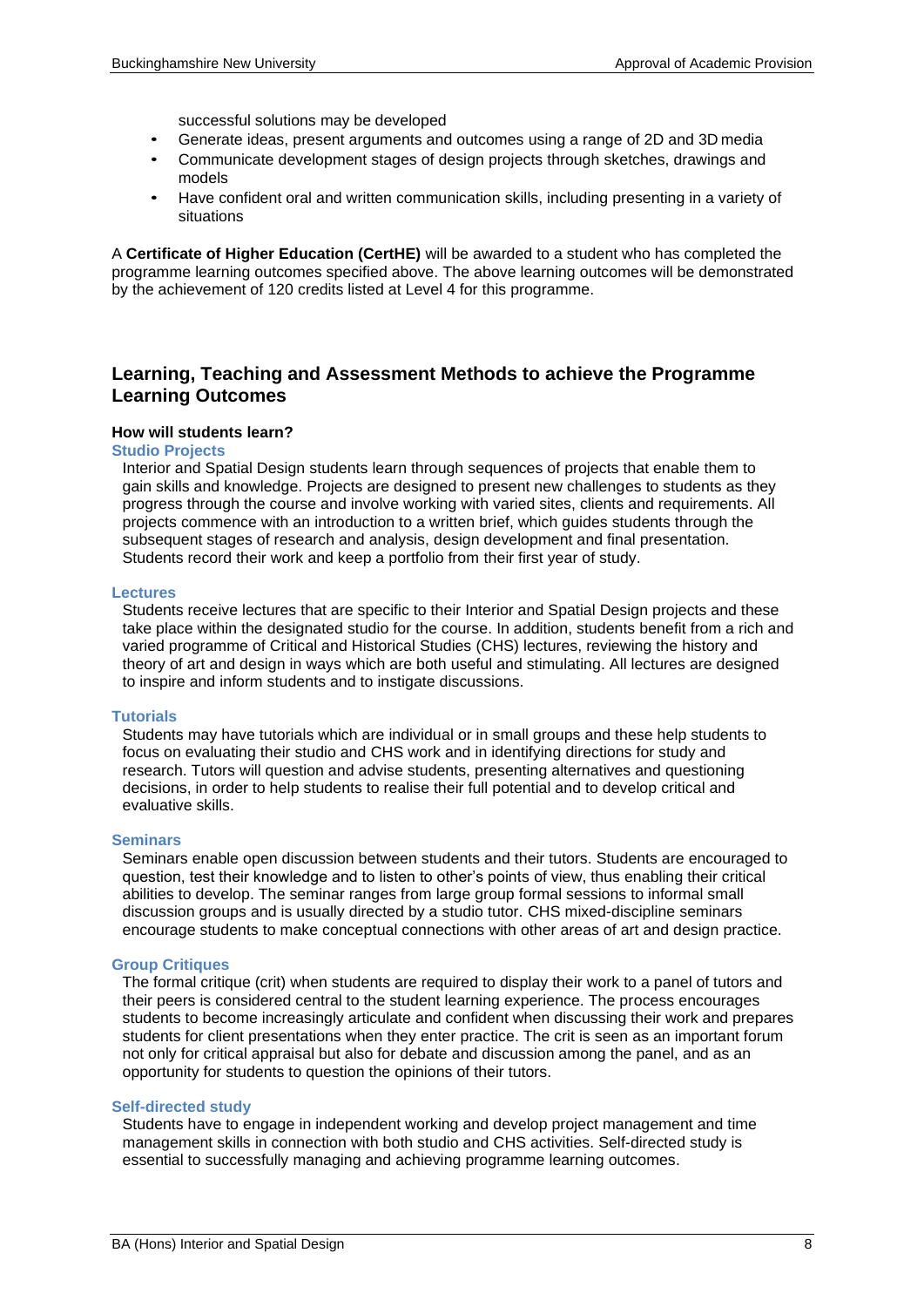#### **Personal Development Planning**

Students across all three levels of the course are required to record their work as they progress through sequences of projects. 2D and 3D artefacts in different media are photographed and documented so that an ongoing digital portfolio is kept. Aspects of design practice such as site visits and collaborations with clients or colleagues on other courses are also documented. Personal Development Planning Portfolios encourage students to employ self-evaluation skills and critically reflect upon the learning outcomes for projects and the connections between studio and CHS work.

#### **The Studio**

Although Interior and Spatial Design students learn within CAD suites, workshops, libraries and lecture theatres across the campus, they are based in the designated studio for the course. Each student is provided with individual workspaces and it is in the studio that learning and teaching activities for design projects take place. External clients who work with students on live projects may visit the studio for reviews of work as well as students from other courses who are collaborating on projects with Interior and Spatial Design students. The studio encourages professional learning as it mirrors practices in the profession and enables peer learning.

#### **CAD**

Computer aided design is an essential skill for Interior and Spatial Design students to acquire and apply to project work. Students learn Auto CAD, Rhino and Photoshop through structured lessons in CAD suites within the Gateway Building of the campus. There are personal computers within the designated studio for the course and students have access to CAD support sessions outside the times of their timetabled lessons. The university enables students to download Auto CAD and 3D Studio Max free of charge whilst they are enrolled on the course.

#### **Workshops**

Students receive inductions so that they are able to use the extensive range of workshops on the campus including the timber and metal workshops. Interior and Spatial Design students will also be encouraged to work within facilities such as the plaster and ceramic workshop to make presentation pieces for projects. We have facilities for 3D printing and laser cutting, with workshop technicians who will assist students to use them.

#### **Virtual Learning Environment (Blackboard)**

The course will use the VLE throughout the teaching of modules. Project briefs, lecture notes, and supporting information including videos or recordings of CHS lectures, Power Point presentations and CHS study skills guides are made available and students will be encouraged to research information across year groups.

#### **Study Visits and Tours**

The Course Team arranges visits to galleries, museums and lectures as well as visits to sites of historical and contemporary interest. Many of these study visits are to London where members of the Course Team are engaged in practice and introduce students to their clients, contacts and project sites. International trips are also organized, for example, to New York or Helsinki.

#### **Student Erasmus Exchanges**

The course has a bilateral Erasmus Student Exchange agreement with KU Leuven University in Belgium, organized primarily as an opportunity for Level 5 students.

#### **Student Support**

The Learning Development Unit is available to support students wishing to enhance their study skills and students with learning difficulties such as dyslexia are supported by the Disabilities Unit. Students also receive support through the Student Experience Directorate which offers career and financial advice, as well as counselling.

#### **How will students be assessed?**

#### **Formative Assessment**

Across all three levels of the course, students receive oral and written formative feedback at informal and formal stages. In both studio and CHS sessions, this feedback is intended to direct students towards achieving results at summative stages which will have been successfully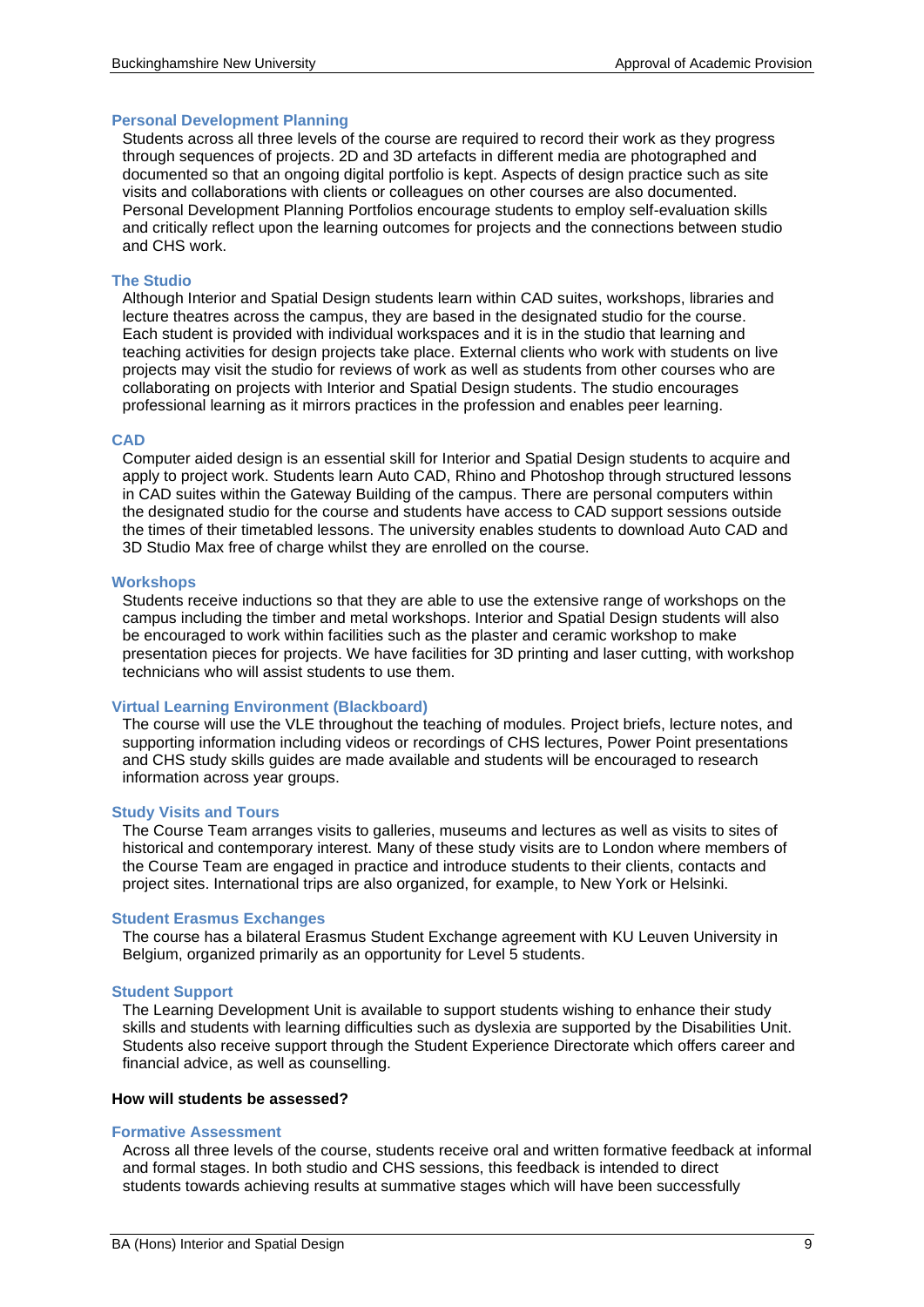evolved and resolved. Formative feedback is delivered to students during personal one-to-one tutorials, group tutorials, seminars and group critiques. Students contribute informal peer assessment during group tutorials and seminars and discuss each other's work in a constructive manner, as they would do in practice. Formative assessment includes suggestions as to how design projects might best progress and students will be given references that they should investigate further.

#### **Summative Assessments**

At summative assessment stage in the studio, students receive oral feedback from at least two of their tutors, and usually during a group critique for a project. Students engage in informal peer feedback during group critiques as well as self-evaluation. Following a group critique, students receive a mark and a written report. Should students require any further discussions about aspects of their summative assessment, then these will take place with the relevant tutors. Summative assessment marks relate to the assessment criteria for the course and students receive briefings about all aspects of assessment at the onset of each academic year. In the third year, the summative assessment for CHS will be the preparation and submission of a Dissertation in either standard format (6000-8000 words, illustrated and annotated) or an alternative format by negotiation - its direct equivalent in an Alternative format of a kind found in the professional world.

## **Work-Based / Placement Learning**

Although work placements are not essential for completion of the course, they are recommended for the summer period following the completion of level 5 of the course. Additionally, students are very much encouraged to engage with work-based learning opportunities at Levels 5 and 6 of the course, which will contribute to their development on the Professional Studies and Professional Practice modules. Whilst individual initiative is encouraged, students will be given support on locating a suitable position and on making a professional application.

Projects that students undertake will include a range of live briefs that offer students the opportunity to engage with live projects, a recent example of which is Flat Time House in London.

Furthermore, learning takes place within a studio setting to best simulate 'real world' employment conditions. This integrates practice and theory, encourages student debate, collaboration, and peer support in an interactive situation.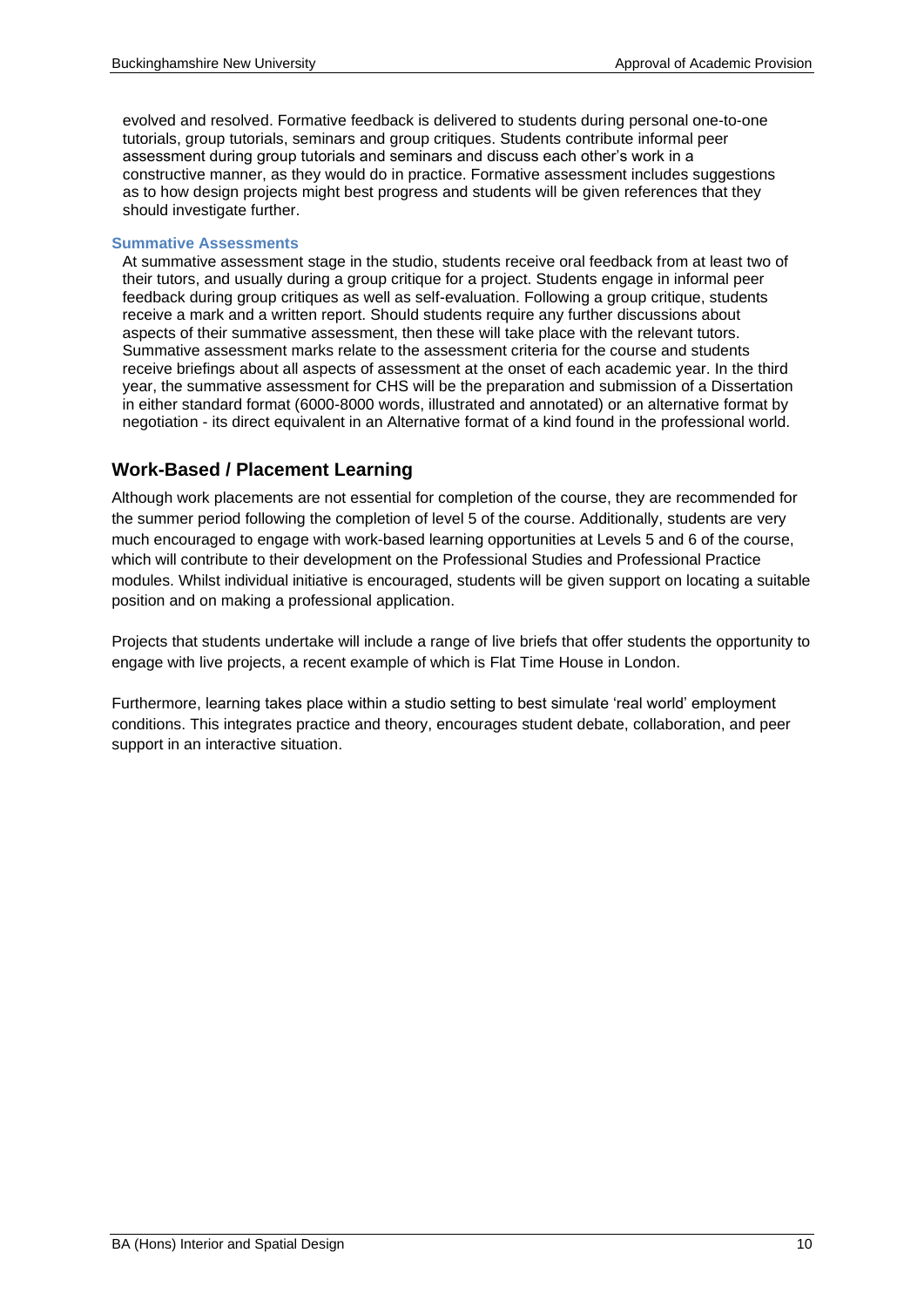# **SECTION C: PROGRAMME STRUCTURE(S) AND HOURS**

## **Table 1: Programme Structure Table**

|                        | <b>Programme Title</b>                            |                                                                             | BA (Hons) Interior and Spatial Design / with Foundation Year |                |                     |                                          |                     |                |                             |                        |                   |  |  |  |  |
|------------------------|---------------------------------------------------|-----------------------------------------------------------------------------|--------------------------------------------------------------|----------------|---------------------|------------------------------------------|---------------------|----------------|-----------------------------|------------------------|-------------------|--|--|--|--|
| <b>Course Code</b>     |                                                   | BD1SDN1 / BD1SDN4 (with Foundation Year) / BD6SDN1 (Top-Up)                 |                                                              |                |                     |                                          |                     |                |                             |                        |                   |  |  |  |  |
| <b>Mode of Study</b>   |                                                   | <b>Full Time</b>                                                            |                                                              |                |                     |                                          |                     |                |                             |                        |                   |  |  |  |  |
| <b>Credit Value</b>    |                                                   | <b>UK</b>                                                                   | 360                                                          |                |                     | <b>ECTS</b>                              |                     |                | 180                         |                        |                   |  |  |  |  |
|                        |                                                   |                                                                             |                                                              |                |                     |                                          |                     |                | <b>Assessment</b><br>Regime |                        |                   |  |  |  |  |
| Module Code            | <b>Module Title</b>                               |                                                                             |                                                              | QCF/FHEQ Level | Course Stage / Year | ([C]ore / [O]ptional]<br>Status in Award | <b>Credit Value</b> | Written Exam % | Coursework %                | Practical %            | Semester Taught * |  |  |  |  |
| <b>Foundation Year</b> |                                                   |                                                                             |                                                              |                |                     |                                          |                     |                |                             |                        |                   |  |  |  |  |
| FY026                  | Preparing for Success Knowledge<br>and Creativity | 0                                                                           | $\mathbf{1}$                                                 | C              | n/a                 |                                          | 100%                |                | S1/S<br>2                   |                        |                   |  |  |  |  |
| FY027                  |                                                   | Preparing for Success Self-<br>development and Responsibility               | 0                                                            | 1              | C                   | n/a                                      |                     | 60%            | 40%                         | S1/S<br>$\overline{c}$ |                   |  |  |  |  |
| FY028                  |                                                   | Inquiry and Research Skills                                                 | 0                                                            | 1              | C                   | n/a                                      |                     | 100%           |                             | S1/S<br>$\overline{c}$ |                   |  |  |  |  |
| FY041                  | Development                                       | Introduction to Design and                                                  | $\mathbf 0$                                                  | 1              | C                   | n/a                                      |                     | 100%           |                             | S <sub>1</sub>         |                   |  |  |  |  |
| Level 4                |                                                   |                                                                             |                                                              |                |                     |                                          |                     |                |                             |                        |                   |  |  |  |  |
| SD404                  | Design Tools                                      |                                                                             |                                                              | $\overline{4}$ | 1                   | C                                        | 30                  |                | 100%                        |                        | <b>SB</b>         |  |  |  |  |
| SD405                  | Interior Design                                   |                                                                             |                                                              | 4              | 1                   | $\mathsf{C}$                             | 30                  |                | 100%                        |                        | S <sub>1</sub>    |  |  |  |  |
| SD406                  | Spatial Design                                    |                                                                             |                                                              | 4              | 1                   | C                                        | 30                  |                | 100%                        |                        | S <sub>2</sub>    |  |  |  |  |
| AD402                  |                                                   | Critical and Historical Studies-<br><b>Historical and Critical Thinking</b> |                                                              | 4              | 1                   | C                                        | 30                  |                | 60%                         | 40%                    | <b>SB</b>         |  |  |  |  |
| Level 5                |                                                   |                                                                             |                                                              |                |                     |                                          |                     |                |                             |                        |                   |  |  |  |  |
| SD504                  | Design + Detail                                   |                                                                             |                                                              | 5              | $\overline{2}$      | $\mathsf C$                              | 30                  |                | 100%                        |                        | S <sub>1</sub>    |  |  |  |  |
| SD505                  | <b>Retail Design</b>                              |                                                                             |                                                              | 5              | 2                   | C                                        | 30                  |                | 80%                         | 20%                    | S <sub>2</sub>    |  |  |  |  |
| SD506                  | <b>Professional Studies</b>                       |                                                                             |                                                              | 5              | $\overline{2}$      | C                                        | 30                  |                | 100%                        |                        | <b>SB</b>         |  |  |  |  |
| AD502                  | Research and Theory                               | Critical and Historical Studies-Design                                      | 5                                                            | $\overline{2}$ | C                   | 30                                       |                     | 100%           |                             | <b>SB</b>              |                   |  |  |  |  |
| Level 6                |                                                   |                                                                             |                                                              |                |                     |                                          |                     |                |                             |                        |                   |  |  |  |  |
| SD605                  |                                                   | <b>Advanced Design Studio</b>                                               |                                                              |                |                     | $\mathsf C$                              | 60                  |                | 85%                         | 15%                    | <b>SB</b>         |  |  |  |  |
| AD603                  | <b>Professional Practice</b>                      |                                                                             |                                                              | 6              | 3                   | C                                        | 30                  |                | 80%                         | 20%                    | <b>SB</b>         |  |  |  |  |
| AD602                  | Dissertation                                      | Critical and Historical Studies-                                            |                                                              | 6              | 3                   | C                                        | 30                  |                | 100%                        |                        | S <sub>1</sub>    |  |  |  |  |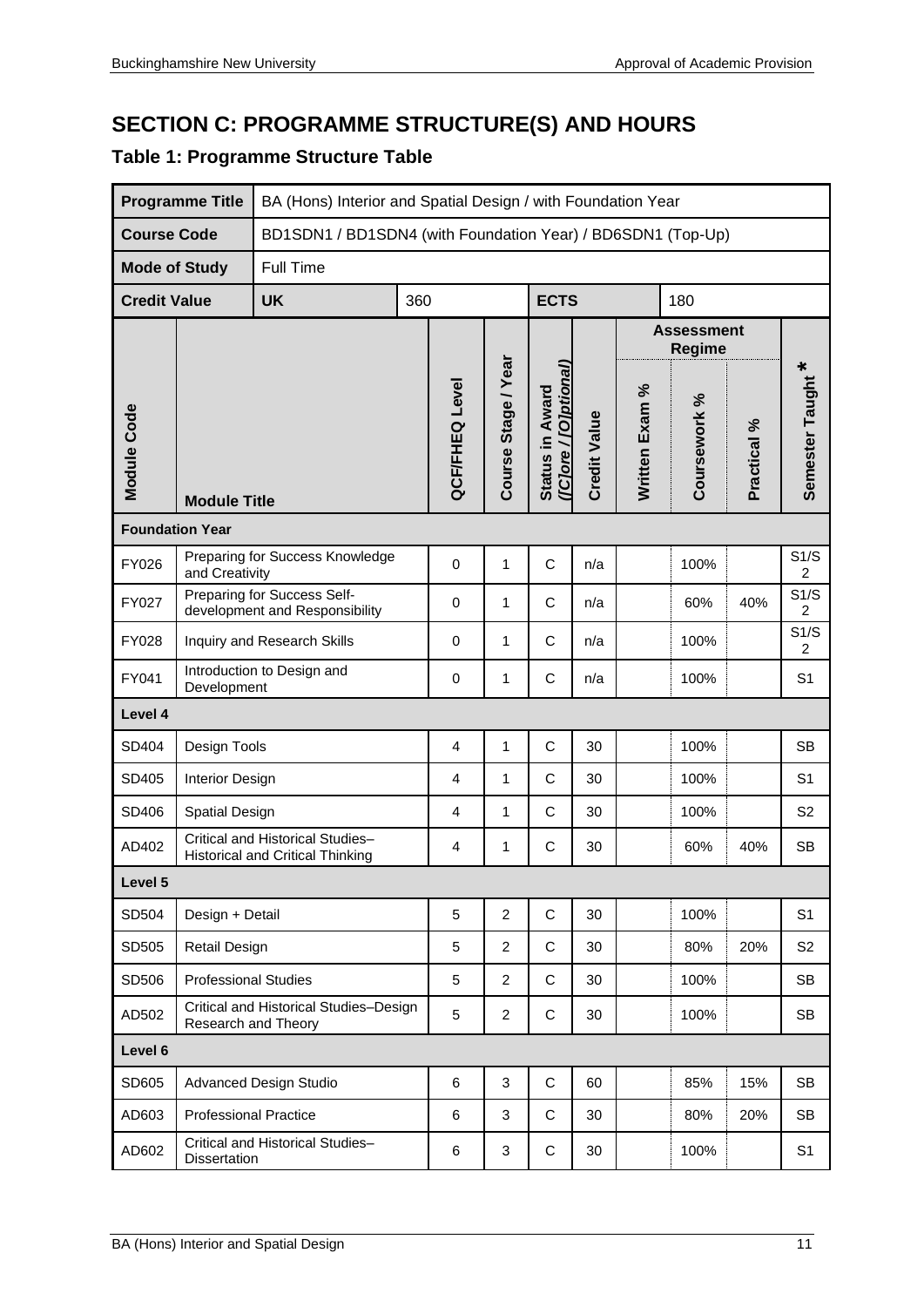Foundation year modules only apply to the "with Foundation Year" version of this programme. Top-Up students will only study Level 6 modules.

### **Table 3: Breakdown of Contact Hours**

*Note: Hours are worked on the basis of full-time study. 1 Academic Credit is equated to 10 notional learning hours. A full-time undergraduate student will normally study 120 credits in an academic year which is therefore equated to 1200 notional hours. A full time postgraduate student will normally study 180 credits in an academic year which equates to 1800 hours. Module Descriptors provide detailed breakdowns of the categories given below.*

| Year of course | <b>Scheduled</b><br><b>Learning and</b><br><b>Teaching</b><br><b>Activities</b> | <b>Guided</b><br>Independent<br><b>Study</b> | <b>Placement /</b><br><b>Study Abroad</b> | <b>Total</b> |
|----------------|---------------------------------------------------------------------------------|----------------------------------------------|-------------------------------------------|--------------|
| Year One       | 360                                                                             | 840                                          |                                           | 1200         |
| Year Two       | 360                                                                             | 840                                          |                                           | 1200         |
| Year Three     | 291                                                                             | 909                                          |                                           | 1200         |
| <b>Total</b>   | 1015                                                                            | 2585                                         |                                           | 3600         |

Students who study this programme with a Foundation Year will complete an additional 1200 hours during that year.

## **SECTION D: ASSESSMENT REGULATIONS**

This programme complies with the approved University *Academic Assessment Regulations* and procedures as detailed on the University website.

With the following exceptions:

The classification of degrees will be decided by the weighted average of **Level 6 modulesonly**.

There will be no marks carried forward from Levels Four or Five although students must receive academic credit for these modules consistent with normal regulations.

The following modules will be non-compensable:

- AD602
- AD603
- SD605

### **Referral Opportunities**

As with any award at Buckinghamshire New University, if a student has not received a pass mark (normally 40%) for a module or piece of assessment, they may be required to be reassessed in the component(s) that they have failed.

For full details of assessment regulations for all taught programmes please refer to our [Results](https://bucks.ac.uk/students/academicadvice/results)  [webpages.](https://bucks.ac.uk/students/academicadvice/results)

### **Exit Awards Available**

| <b>Exit Award Type</b>          | <b>Award Title</b>                       | <b>Credits Achieved</b> |
|---------------------------------|------------------------------------------|-------------------------|
| Certificate of Higher Education | CertHE in Interior and Spatial<br>Desian | 120 Credits             |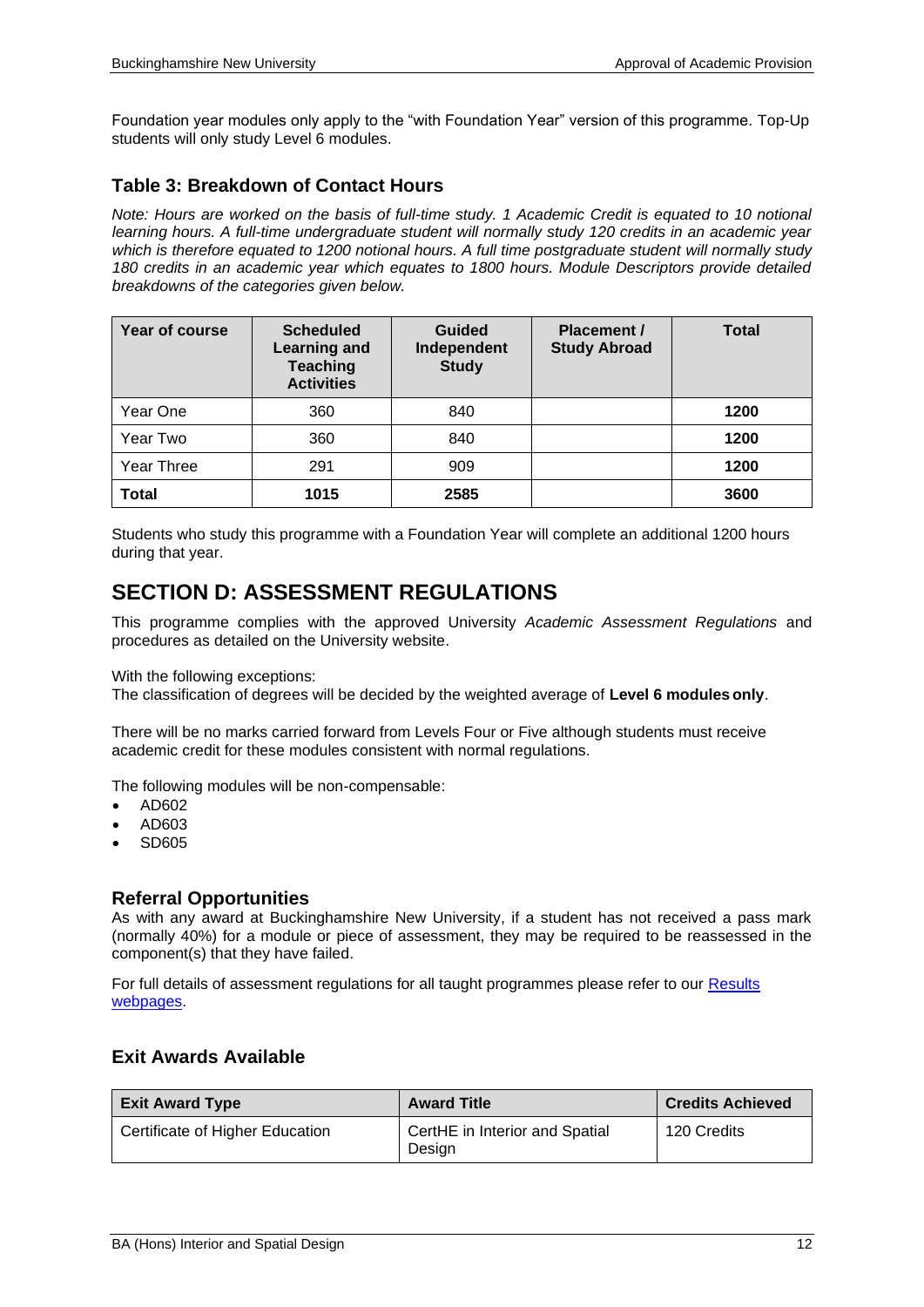| Diploma of Higher Education | DipHE in Interior and Spatial<br>Desian | 240 Credits |
|-----------------------------|-----------------------------------------|-------------|
| <b>Ordinary Degree</b>      | BA in Interior and Spatial Design       | 300 Credits |

## **SECTION E: FURTHER INFORMATION**

### **Reference Points**

The following reference points were used when designing the programme:

- University Strategy 2016-2021
- Buckinghamshire New University Approval of Academic Provision policy and procedure
- QAA Subject Benchmark Statement for Art and Design (2017)
- QAA Subject Benchmark Statement for the History of Art, Architecture and Design (Draft 2016)
- QAA Framework for Higher Education Qualifications (2014)
- Equality & Diversity Teaching & Learning Toolkit
- QAA Education for Sustainable Development
- Work-based and Placement Learning Policy
- University Academic Qualifications Framework
- Recommendation and feedback from external subject academic and industry professional

### **Ethics**

The following ethics sub-committee will be responsible for ensuring good research practice and student awareness of ethical concerns and risks.

School of Art, Design & Performance

### **Annual Review and Monitoring**

This programme will be monitored annually through the University's Annual Monitoring Process, which is a continual cycle of review and enhancement. This process is supported by both the periodic review of departments and the periodic re-approval process for individual programmes. All processes are completed in consultation with students via the Students' Union or student representatives.

The re-approval of this programme is scheduled for academic year: 2023-24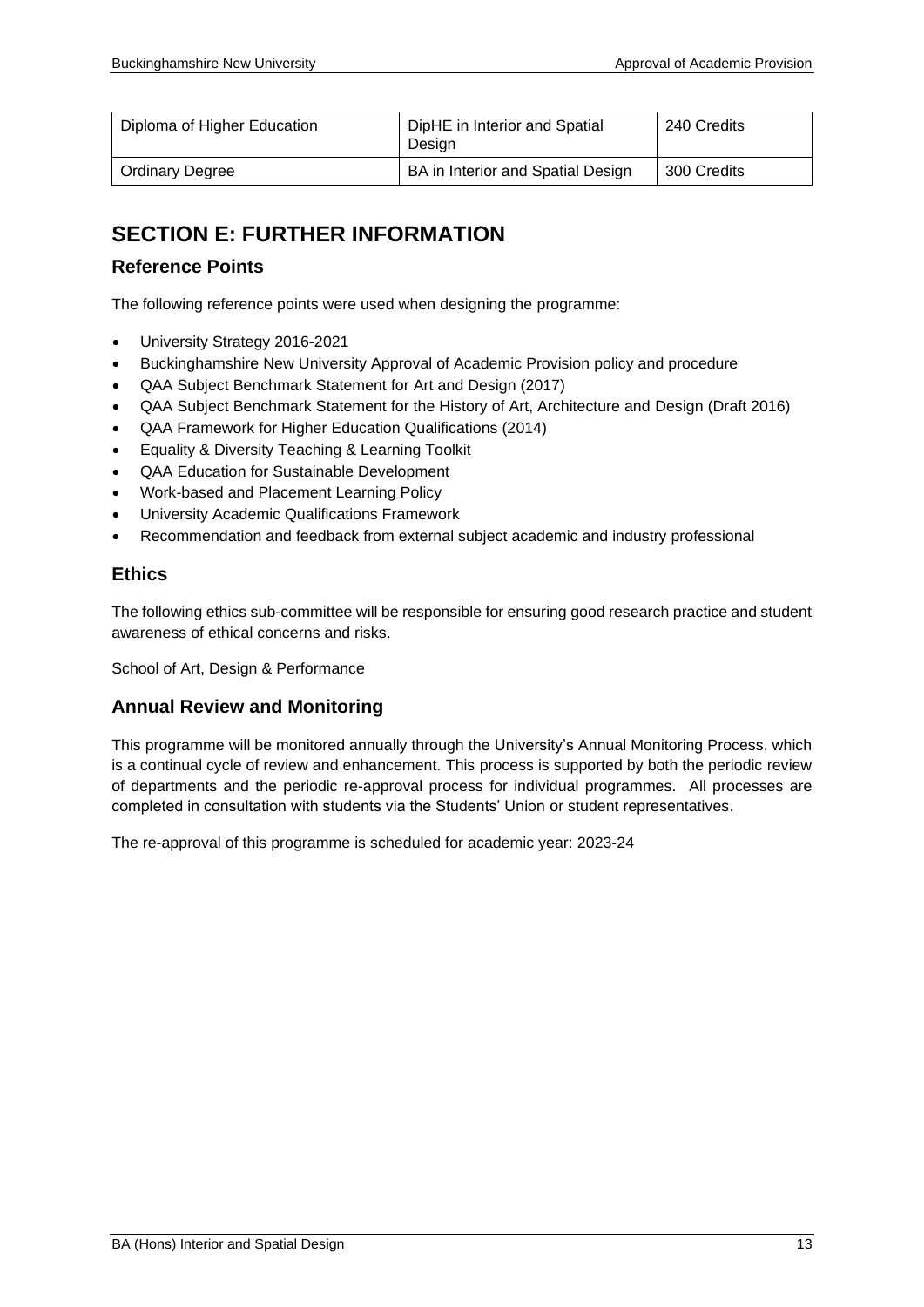## **SKILLS MATRIX**

| <b>Module Code</b> | Information Acquisition | Critical thinking, analysis and<br>synthesis | Self-reflection | <b>Communication Skills: Oral</b> | <b>Communication Skills: Written</b> | Information & Communications<br>Technology (ICT) | Numeracy & Quantitative Skills | <b>Problem Solving &amp; Decision</b><br>Making | Independent & Self-managed<br>Learning | Working with Others |
|--------------------|-------------------------|----------------------------------------------|-----------------|-----------------------------------|--------------------------------------|--------------------------------------------------|--------------------------------|-------------------------------------------------|----------------------------------------|---------------------|
| SD404              | $\boxtimes$             | $\Box$                                       | $\Box$          | $\Box$                            | $\Box$                               | $\boxtimes$                                      | $\boxtimes$                    | $\boxtimes$                                     | $\Box$                                 | $\Box$              |
| SD405              | $\boxtimes$             | $\boxtimes$                                  | $\Box$          | $\Box$                            | $\boxtimes$                          | $\boxtimes$                                      | $\boxtimes$                    | $\boxtimes$                                     | $\Box$                                 | $\Box$              |
| SD406              | $\boxtimes$             | $\boxtimes$                                  | $\Box$          | $\boxtimes$                       | $\boxtimes$                          | $\boxtimes$                                      | $\boxtimes$                    | $\boxtimes$                                     | $\boxtimes$                            | $\Box$              |
| AD402              | $\boxtimes$             | $\boxtimes$                                  | $\Box$          | $\boxtimes$                       | $\boxtimes$                          | $\Box$                                           | $\Box$                         | $\Box$                                          | $\Box$                                 | $\boxtimes$         |
| SD504              | $\boxtimes$             | $\Box$                                       | $\Box$          | $\Box$                            | $\boxtimes$                          | $\boxtimes$                                      | $\boxtimes$                    | $\Box$                                          | $\Box$                                 | $\Box$              |
| SD505              | $\boxtimes$             | $\boxtimes$                                  | $\Box$          | $\boxtimes$                       | $\Box$                               | $\boxtimes$                                      | $\boxtimes$                    | $\Box$                                          | $\Box$                                 | $\Box$              |
| SD506              | $\boxtimes$             | $\Box$                                       | $\boxtimes$     | $\Box$                            | $\boxtimes$                          | $\Box$                                           | □                              | $\boxtimes$                                     | $\boxtimes$                            | $\Box$              |
| AD502              | $\boxtimes$             | $\boxtimes$                                  | $\boxtimes$     | $\boxtimes$                       | $\boxtimes$                          | $\boxtimes$                                      | $\Box$                         | $\Box$                                          | $\boxtimes$                            | $\Box$              |
| SD605              | $\boxtimes$             | $\boxtimes$                                  | $\boxtimes$     | $\boxtimes$                       | $\Box$                               | $\Box$                                           | $\Box$                         | $\boxtimes$                                     | $\boxtimes$                            | $\Box$              |
| AD603              | $\boxtimes$             | $\boxtimes$                                  | $\boxtimes$     | $\boxtimes$                       | $\boxtimes$                          | $\boxtimes$                                      | $\Box$                         | $\Box$                                          | $\boxtimes$                            | $\Box$              |
| AD602              | $\boxtimes$             | $\boxtimes$                                  | $\boxtimes$     | $\boxtimes$                       | $\boxtimes$                          | $\boxtimes$                                      | $\Box$                         | $\boxtimes$                                     | $\boxtimes$                            | $\Box$              |

## **SUBJECT BENCHMARK MAPPING**

|                                                                                                                                                                                                               | <b>Programme</b>                               | <b>Module Code(s)</b>                        |                                                       |                                    |                    |  |  |  |  |
|---------------------------------------------------------------------------------------------------------------------------------------------------------------------------------------------------------------|------------------------------------------------|----------------------------------------------|-------------------------------------------------------|------------------------------------|--------------------|--|--|--|--|
| <b>QAA Subject Benchmark Standard</b>                                                                                                                                                                         | Outcome(s)                                     | Level 4                                      | Level 5                                               | Level 6                            | Level <sub>7</sub> |  |  |  |  |
| Subject knowledge, understanding and abilities                                                                                                                                                                |                                                |                                              |                                                       |                                    |                    |  |  |  |  |
| Demonstrate understanding of the critical,<br>contextual, historical, conceptual and ethical<br>dimensions of Interior and Spatial Design as<br>well as the broader framework of art and<br>design in general | K1, K2, K4,<br>T5                              | <b>SD404</b><br><b>SD405</b><br><b>SD406</b> | <b>SD504</b><br><b>SD505</b><br>AD502<br><b>SD506</b> | AD602*<br><b>SD605</b><br>$AD603*$ |                    |  |  |  |  |
| Evidence awareness of the designer's<br>relationship with audiences, clients, markets,<br>users, consumers, participants, co-workers<br>and co-creators                                                       | K4, K5, K6,<br>P <sub>3</sub> . T <sub>2</sub> | <b>SD405</b><br><b>SD406</b>                 | <b>SD504</b><br><b>SD505</b><br><b>SD506</b><br>AD502 | <b>SD605</b><br>$AD603*$<br>AD602* |                    |  |  |  |  |
| Demonstrate relevant levels of professional<br>competence in the realisation, presentation<br>and communication of design ideas in a field<br>of Interior and Spatial Design                                  | C3, C4, P1,<br>P <sub>3</sub> . P <sub>4</sub> | <b>SD404</b><br><b>SD405</b><br><b>SD406</b> | <b>SD504</b><br><b>SD505</b><br><b>SD506</b>          | <b>SD605</b><br>AD603*             |                    |  |  |  |  |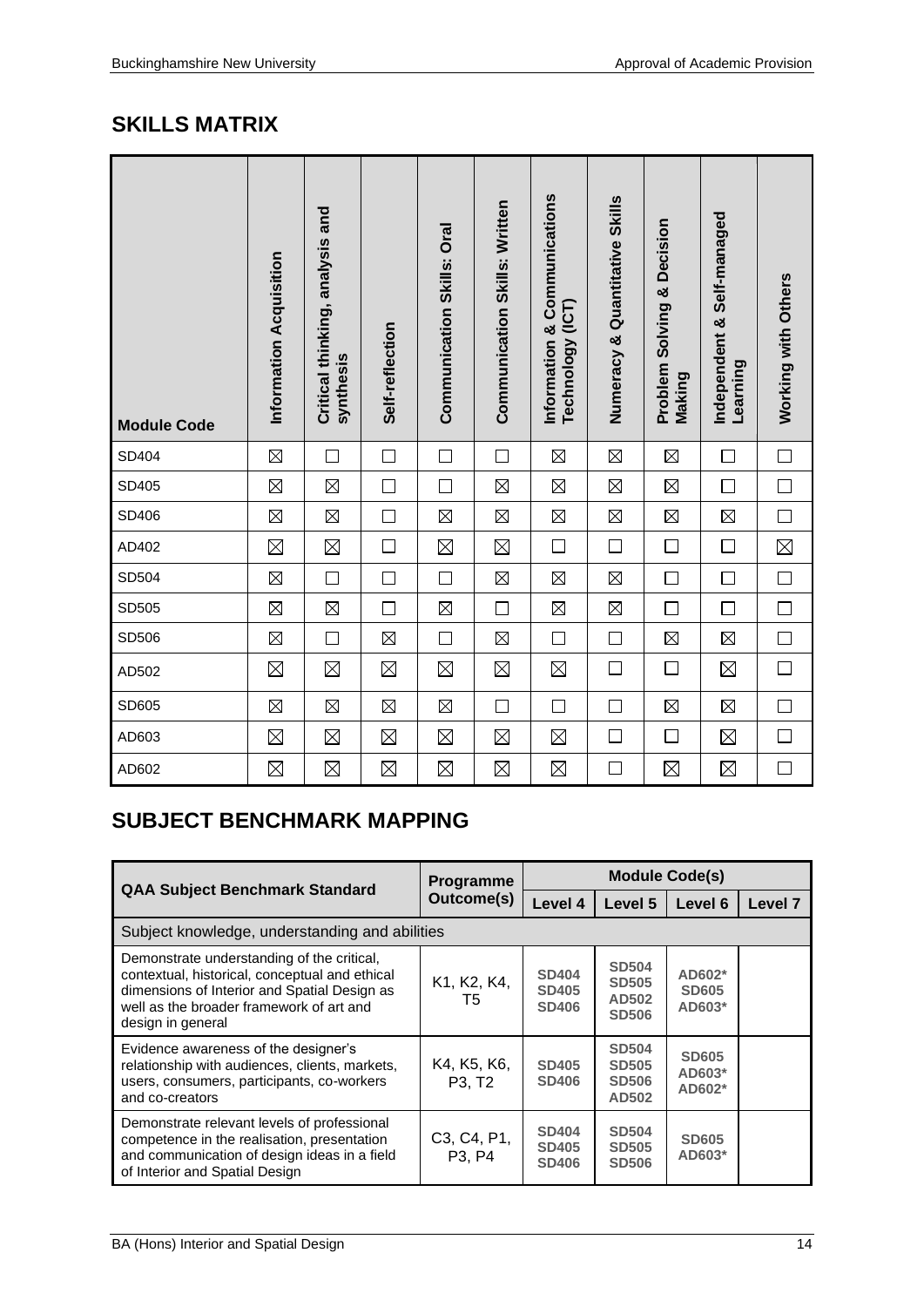| Present evidence that demonstrates some<br>ability to generate ideas independently and/or<br>as self-initiated activity and/or in response to<br>set briefs                                                                                              | K3, K4, C4,<br>T1, T5     | <b>SD404</b><br><b>SD405</b><br><b>SD406</b>          | <b>SD504</b><br><b>SD505</b><br><b>SD506</b><br>AD502 | <b>SD605</b><br>AD603*<br>AD602* |  |
|----------------------------------------------------------------------------------------------------------------------------------------------------------------------------------------------------------------------------------------------------------|---------------------------|-------------------------------------------------------|-------------------------------------------------------|----------------------------------|--|
| Subject-specific skills                                                                                                                                                                                                                                  |                           |                                                       |                                                       |                                  |  |
| Produce interior / spatial designs using a<br>range of materials and techniques for various<br>professional/audience contexts, using safe<br>working practices                                                                                           | C3, P4, T4                | <b>SD404</b><br><b>SD405</b><br><b>SD406</b>          | <b>SD504</b><br><b>SD505</b><br><b>SD506</b>          | <b>SD605</b><br>AD603*           |  |
| Evidence awareness of the implications and<br>potential for Interior Design presented by the<br>key developments in current and emerging<br>media and technologies, and in<br>interdisciplinary approaches to contemporary<br>practice in art and design | K1, K4, K5,<br>C3, T4, T5 | <b>SD404</b><br><b>SD405</b><br><b>SD406</b>          | <b>SD504</b><br><b>SD505</b><br><b>SD506</b><br>AD502 | <b>SD605</b><br>AD603*<br>AD602* |  |
| Generate ideas, concepts, proposals,<br>solutions or arguments independently and/or<br>collaboratively in response to set briefs and/or<br>as self-initiated activity                                                                                    | C2, C5, P2,<br>T1, T2     | <b>SD404</b><br><b>SD405</b><br><b>SD406</b>          | <b>SD504</b><br><b>SD505</b><br><b>SD506</b><br>AD502 | <b>SD605</b><br>AD603*           |  |
| Present a range of solutions to design<br>problems in critical response to set briefs<br>and/or self-determined projects.                                                                                                                                | K3, K4, C1,<br>C4, C5, T5 | <b>SD404</b><br><b>SD405</b><br><b>SD406</b>          | <b>SD504</b><br><b>SD505</b><br><b>SD506</b><br>AD502 | <b>SD605</b><br>AD603*<br>AD602* |  |
| Generic and graduate skills                                                                                                                                                                                                                              |                           |                                                       |                                                       |                                  |  |
| Anticipate and accommodate change, and<br>work within contexts of ambiguity, uncertainty<br>and unfamiliarity.                                                                                                                                           | K3, T6                    | <b>SD405</b><br><b>SD406</b>                          | <b>SD504</b><br><b>SD505</b><br><b>SD506</b>          | <b>SD605</b><br>AD603*           |  |
| Identify personal strengths and needs, and<br>reflect on personal development                                                                                                                                                                            | K4, C5                    | <b>SD405</b><br><b>SD406</b>                          | <b>SD504</b><br><b>SD505</b><br><b>SD506</b><br>AD502 | <b>SD605</b><br>AD603*<br>AD602* |  |
| Communicate effectively: visually, orally and in<br>writing                                                                                                                                                                                              | K4, C1, P2,<br>T3         | <b>SD404</b><br><b>SD405</b><br><b>SD406</b><br>AD402 | <b>SD504</b><br><b>SD505</b><br><b>SD506</b><br>AD502 | <b>SD605</b><br>AD603*<br>AD602* |  |
| Research, critically evaluate, organise and<br>present information to a range of audiences                                                                                                                                                               | K3, P4, C2,<br>C3, T1     | <b>SD404</b><br><b>SD405</b><br><b>SD406</b>          | <b>SD504</b><br><b>SD505</b><br><b>SD506</b>          | <b>SD605</b>                     |  |
| Demonstrate personal responsibility and<br>initiative in the management of own learning                                                                                                                                                                  | C5, T1                    |                                                       | <b>SD504</b><br><b>SD505</b><br><b>SD506</b>          | <b>SD605</b><br>AD603*           |  |
| Analyse information and experiences, and<br>formulate reasoned arguments                                                                                                                                                                                 | K3, C4, T4                | <b>SD404</b><br><b>SD405</b><br><b>SD406</b>          | <b>SD504</b><br><b>SD505</b><br><b>SD506</b><br>AD502 | <b>SD605</b><br>AD603*           |  |
| Exercise self-management skills in managing<br>workloads and meeting deadlines                                                                                                                                                                           | T1                        |                                                       | <b>SD504</b><br><b>SD505</b><br><b>SD506</b>          | <b>SD605</b><br>AD603*<br>AD602* |  |